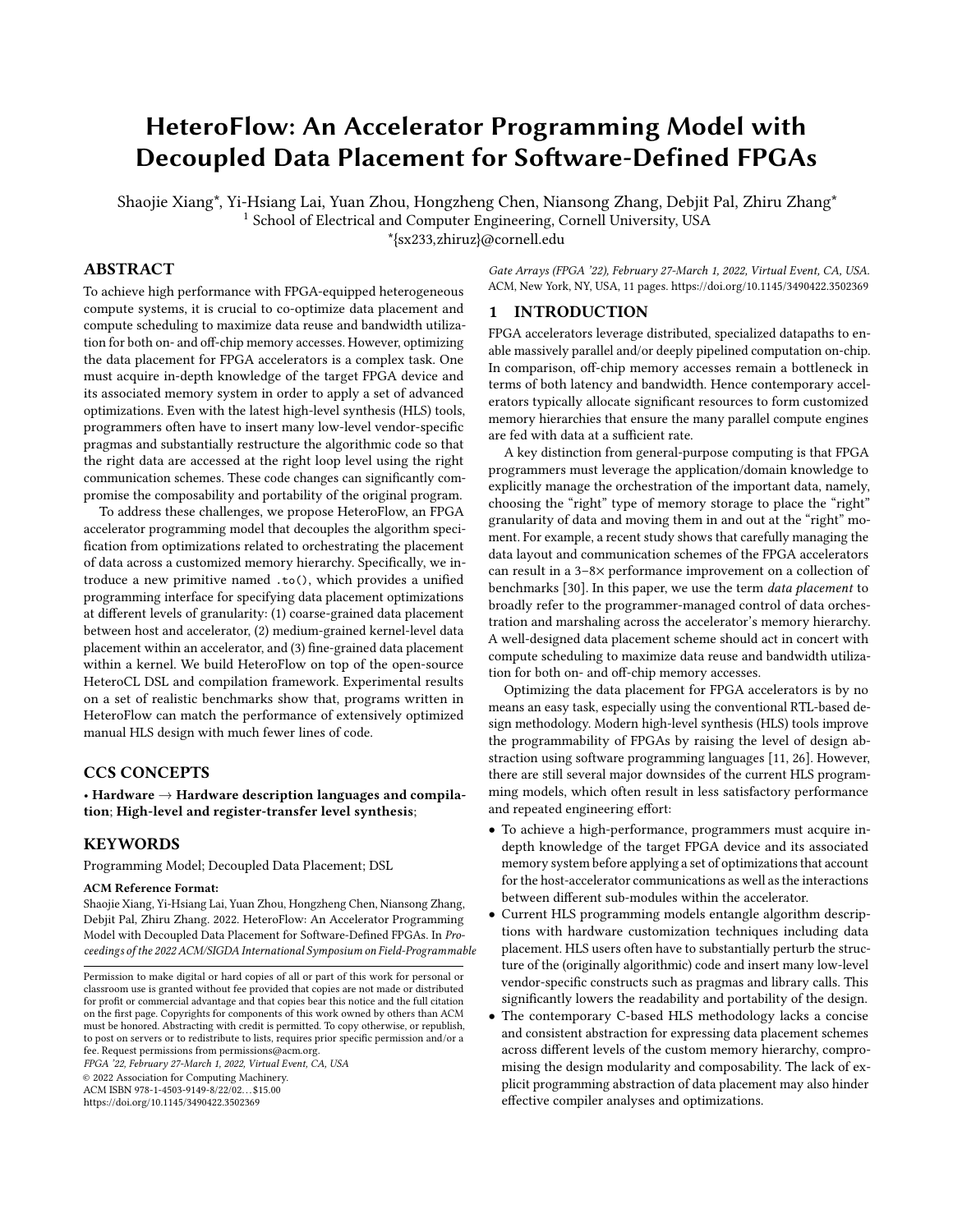Some recent HLS research has proposed end-to-end compilation flow using polyhedral analysis to generate high-performance FPGA accelerators from C/C++ programs in a push-button manner [\[6,](#page-10-4) [9,](#page-10-5) [12,](#page-10-6) [43\]](#page-10-7). The high-level goal is to allow programmers to focus on the algorithms, while the compiler automatically explores architecture design space. However, these methods mainly focus on kernel-level compilation, $1$  where the compute kernels are restricted to highly regular loop nests such as those commonly seen in systolic algorithms. For example, AutoSA [\[43\]](#page-10-7) automatically builds systolic arrays from a plain C/C++ program without sophisticated manual annotations or code changes. While it provides autotuning capabilities that explore different data placement schemes (e.g., weightversus output-stationary), the AutoSA compiler is limited to systolic kernels and it does not offer a programming abstraction to facilitate the integration with other non-systolic portions of the accelerator.

Another active line of work attempts to further raise the abstraction level of FPGA programming by leveraging domain-specific languages (DSLs) and promoting separation of concerns [\[24,](#page-10-8) [25,](#page-10-9) [27,](#page-10-10) [35,](#page-10-11) [40\]](#page-10-12). One recent example is HeteroCL [\[24\]](#page-10-8), which provides a Python-based embedded DSL and compiler for FPGA accelerator programming. Inspired by Halide [\[36\]](#page-10-13) and TVM [\[8\]](#page-10-14), HeteroCL separates an algorithm specification from a temporal compute schedule such as loop reordering and tiling. HeteroCL further decouples the algorithm from on-chip memory customization and data quantization schemes. However, it does not provide programming support for the explicit management of data placement.

In this paper we propose HeteroFlow, an FPGA accelerator programming model that supports a data placement specification decoupled from the algorithm description and other hardware customizations. HeteroFlow provides a unified programming interface for customizing: (1) host-accelerator data placement, where a programmer can specify in a concise and portable manner the data schemes between the CPU host memory and the FPGA accelerator (or the device memory associated with the accelerator); (2) interkernel data placement, where efficient on-chip data streaming (via FIFO and multi-buffers) can be easily enabled between different compute kernels within an accelerator; (3) intra-kernel data placement, which allows productive yet expressive specifications of various finegrained dataflow patterns commonly used in spatial architectures such as systolic arrays.

Our main technical contributions are as follows:

- To our knowledge, this is the first work to introduce an FPGAfocused high-level programming model with decoupled data placement specifications. The proposed HeteroFlow approach separates the concerns of algorithmic optimizations from orchestrating the placement of data across a customized memory hierarchy, improving both design productivity and portability.
- Unlike conventional HLS, HeteroFlow provides a unified programming interface named .to(), for expressing data placement optimizations at different levels of the design/memory hierarchy (i.e., host-accelerator, kernel-to-kernel, and intra-kernel), resulting in a more modular and composable design specification.
- We extend the open-source HeteroCL framework [\[24\]](#page-10-8) to implement the .to() primitive, enabling programmers to co-optimize

data placement schemes with other hardware customization techniques such as tiling and data quantization. With HeteroFlow, a programmer can further leverage .to() to seamlessly integrate non-systolic kernels with optimized systolic arrays (either directly specified in HeteroFlow or generated by an existing optimizing compiler [\[43\]](#page-10-7)).

• We evaluate our proposed framework on a set of realistic benchmarks and show that programs written in HeteroFlow can match the performance of extensively optimized manual HLS design with much fewer lines of code.

## 2 BACKGROUND

Data Placement for FPGA Accelerators. When programming an FPGA using HLS, the designer is responsible for orchestrating the placement and movement of data between memory buffers inside the FPGA chip, and between the FPGA and the CPU host. Common methods for on-chip memory management include single buffer, double buffer, and streaming FIFO. CPU-FPGA communication can be realized using DMA engines. On certain platforms, the FPGA is allowed to directly read data from the CPU's host memory or cache.

Inspired by [\[33\]](#page-10-15), we categorize these data placement methods along two dimensions. The first dimension is whether the requester of data loading is also the consumer of the data. This is common for traditional computational platforms (e.g., CPUs with caches and GPUs with shared scratchpad memories) and we refer to this data access scheme as coupled access-execute. In this scenario, data access and computation cannot be performed at the same time. For heterogeneous CPU-FPGA platforms, directly reading from the host memory or performing communication using a single buffer inside the FPGA fall into this category. On the contrary, it is common for one stage of an FPGA accelerator to consume the data in a buffer while a separate stage is storing data into the buffer. This approach is referred to as decoupled access-execute (DAE) because data access and execution can be performed in parallel. Loading data from the host using DMA, and performing on-chip communication through FIFO or double buffers fall into this category.

The second dimension is whether the requester of data loading has complete knowledge and control about the exact location of the data in the memory hierarchy. When caches are present in the memory hierarchy, the load initiator only interacts with the firstlevel cache, and the memory system decides how to transfer the data and where to keep the data. Such a scheme is *implicit* and alleviates the designer's burden of managing the memory hierarchy. However, the area and performance penalty of implicit data orchestration is often too high for hardware accelerators. As a result, FPGA accelerators usually adopt *explicit* data orchestration. For on-chip communication, the accelerator knows the exact location of the data when passing data using FIFOs or buffers. Specifically, loading data from host memory using DMA belongs to explicit data orchestration, because the DMA engine in the accelerator knows the address to the host memory buffer.

Programming with Decoupled Hardware Customizations. The core tenet of a decoupled programming model is to separate the algorithmic description from the specification of target-dependent optimizations (e.g., vectorization). The algorithm only describes what is computed, while the customizations specify how the computation should be performed on hardware. The decoupled programming

<span id="page-1-0"></span><sup>1</sup>Here we use a generic term "kernel" to loosely define a sub-module in the accelerator design that contains a loop nest (or function) with tens to hundreds of operations.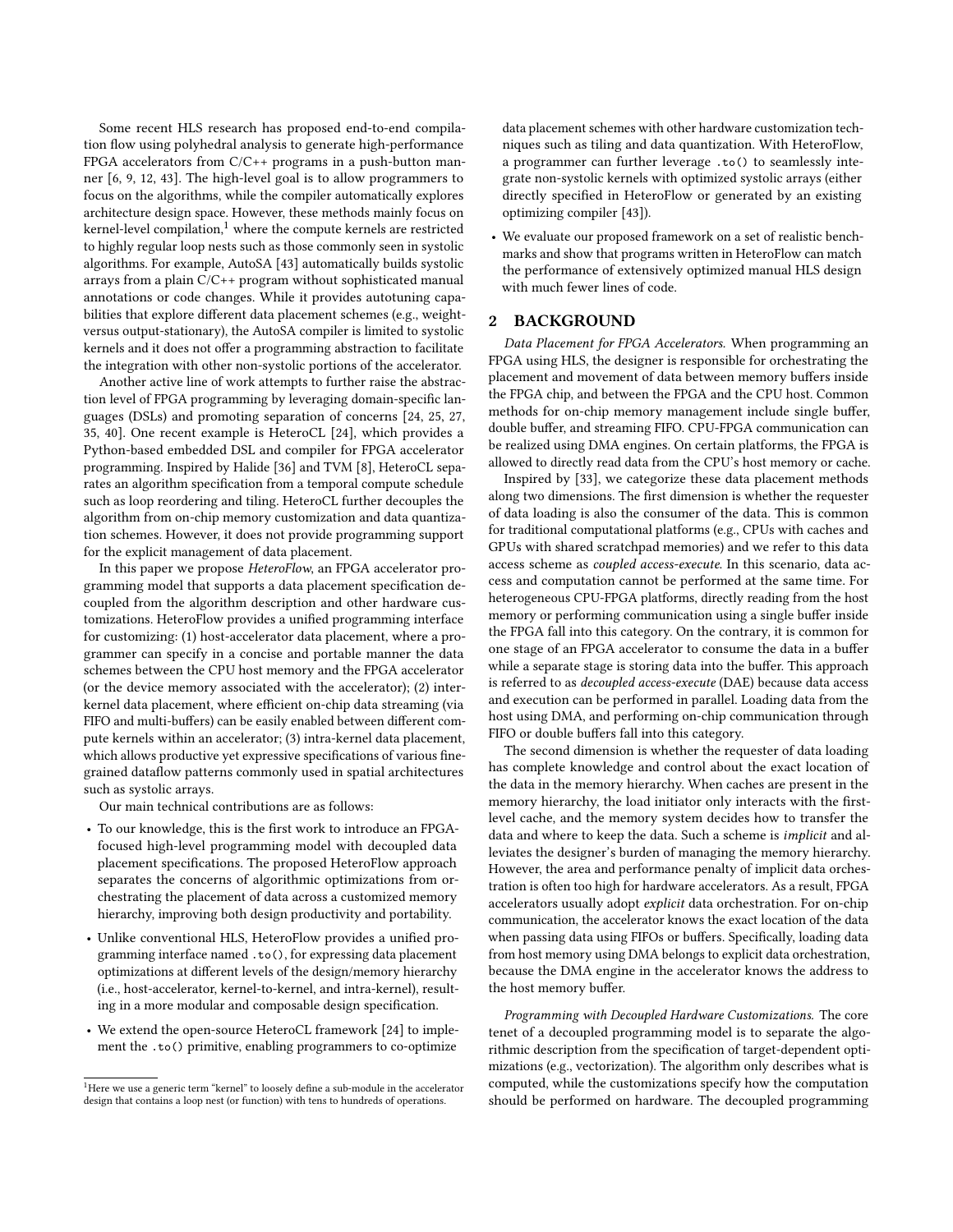## <span id="page-2-0"></span>Table 1: Example customization primitives in HeteroCL [\[24\]](#page-10-8). (a) Compute Customization

| s[stage].pipeline(axis, ii): pipeline loop with II=ii              |  |  |  |  |  |  |
|--------------------------------------------------------------------|--|--|--|--|--|--|
| s[stage].unroll(axis, factor): unroll loop with target factor      |  |  |  |  |  |  |
| s[stage].tile(i, factors): tile loop with factors                  |  |  |  |  |  |  |
| (b) Memory Customization                                           |  |  |  |  |  |  |
| s.reuse_at(tensor, stage): create reuse buffer for tensor in stage |  |  |  |  |  |  |

(c) Data Type Customization

s.quantize(tensor, dtype): quantize tensor to fixed-point type

model was original proposed in Halide [\[36\]](#page-10-13), and it is later adopted by several other frameworks such as TVM [\[8\]](#page-10-14)and HeteroCL [\[24\]](#page-10-8).

Among these decoupled programming models, HeteroCL is the one primarily focusing on FPGA-based computing. Similar to Halide, HeteroCL separates an algorithm specification from compute customization techniques such as loop reordering, tiling, unrolling, and pipelining. HeteroCL further decouples the algorithm from memory architectures and data quantization schemes, which are both essential for efficient hardware acceleration. With respect to memory customization, HeteroCL provides primitives to create custom on-chip memory hierarchy through banking and reuse buffers.

Table [1](#page-2-0) shows a subset of customization primitives provided by HeteroCL. In HeteroCL, a kernel, which contains a loop nest or function to perform computations, is defined as a compute stage. The decoupled customization primitives are applied to either a stage (i.e., compute customization) or the memory and data used by a stage (e.g., memory and data type customization).

It is worth noting that HeteroCL does not provide an explicit abstraction to model data placement, which essentially captures the interdependence between custom memories and compute units. The programmers need to either embed their placement schemes into the algorithm code or rely on the compiler to generate a default scheme.

## <span id="page-2-4"></span>3 MOTIVATIONAL EXAMPLE

We use image blurring as a motivational example to demonstrate the limitations of programming data placement and related optimizations in HLS. The algorithm takes in a 2D image as an input and computes the output by pushing it through two back-to-back 1D convolution kernels. To achieve better performance, we apply several hardware customization techniques such as loop tiling, data reuse, and data quantization. In the following, we focus on constructs and optimizations related to data placement.

To begin with, we describe the boundary between host and accelerator. In HLS, we need to maintain two sets of codes: one for describing the offloaded logic (i.e., the accelerator code) and one for handling data transfer (i.e., the host code). We show the optimized accelerator code in Figure [1.](#page-2-1) Throughout this example, we use Vivado HLS syntax . With HLS, in addition to defining a top-level function (L3-4), we need to specify the data communication interface via vendor-specific directives such as pragma HLS interface (L5-6). If a user decides to shift the boundary between host and accelerator, they need to extensively restructure the code by modifying the top-level function signature, the directives, and the function body, which is less productive and more error-prone.

More work needs to be done when the number of data transferred exceeds the number of physical ports. In this case, programmers need to manually schedule the I/O. Here, after loop tiling and unrolling, we end up with 8 compute units executing in parallel. As shown in L8,

<span id="page-2-1"></span>

| $\mathbf{1}$   | typedef ap_int <w> DTYPE;</w>                        |
|----------------|------------------------------------------------------|
| 2              | // max number of ports per DRAM bank = 14            |
| $3 -$          | void blur(DTYPE* input0, , DTYPE* input6,            |
| $\overline{4}$ | DTYPE* output0, , DTYPE* output6) {                  |
| 5              | #pragma HLS interface port=input0 bundle=g0 burst=32 |
| 6              | #pragma HLS interface port=input1 bundle=g1 burst=32 |
| 7              | .                                                    |
| 8              | stream <dtype> fifo_in[8], fifo_out[8];</dtype>      |
| $\overline{Q}$ | input_io_schedule(fifo_in, input0, , input6);        |
| 10             | compute_units(fifo_in, fifo_out);                    |
| 11             | output_io_schedule(fifo_out, output0, , output6);}   |

#### Figure 1: Accelerator code for blur in HLS.

we need 8 input and 8 output ports (i.e., 16 ports in total). However, assuming the target accelerator only has 14 ports per DRAM bank, we need to schedule the I/O due to insufficient ports (L9 and L11).

```
1 void compute_units(stream<DTYPE> fifo_in[8], fifo_out[8]) {
    stream<DTYPE> fifo_inter[8]; #pragma HLS dataflow
     #pragma HLS stream var=fifo_inter[0] depth=32
    4 #pragma HLS stream var=fifo_inter[1] depth=32
5 \cdot \cdot \cdotconv1(fifo in, fifo inter);
    conv2(fifo_inter, fifo_out);}
```
## Figure 2: Describing task-level dataflow with FIFOs and vendor-specific directives in HLS.

To exploit task-level parallelism, one way is to execute the two convolution kernels in a dataflow fashion. In HLS, as shown in Figure [2,](#page-2-2) we need to first define the FIFOs that connect the two compute kernels in L3. We also need to configure the FIFO depth in L4-5. Finally, we may need to include vendor-specific directives such as pragma dataflow for the HLS compiler to generate the right hardware architecture (L2). Such an approach does not scale well when the number of compute kernels increases.

```
void PE(DTYPE weight, stream<DTYPE> Xin, Yin, Yout)
 2 Yout.write(weight ∗ Xin.read() + Yin.read());
3 void conv2(stream<DTYPE> fifo_inter[8], fifo_out[8]) {
 4 for (yo=0; yo<128; yo++)
   5 for (xoo=0; xoo<16; xoo++) {
     6 for (xoi=0; xoi<8; xoi++) { #pragma HLS unroll
       stream<DTYPE> Xin[3], Yin[3], Yout[3];
       8 broadcast(fifo_inter, Xin[0], Xin[1], Xin[2]);
       9 PE(w2[0],Xin[0],Yin[0],Yout[0]); Yin[1]=Yout[0];
       10 PE(w2[1],Xin[1],Yin[1],Yout[1]); Yin[2]=Yout[1];
       11 PE(w2[2],Xin[2],Yin[2],Yout[2]);
       data_drainer(Yout[2], fifo_out);}}}
```
#### Figure 3: Realizing loop-level dataflow using a systolic array.

Finally, for loop-level dataflow, a common approach is to generate high-performance spatial architectures such as systolic arrays. Figure [3](#page-2-3) shows the HLS code that implements the second convolution kernel as a weight-stationary (semi-)systolic array. With HLS, describing a systolic array is usually widely different from describing general computation. For instance, we need to define the behavior of each processing element (PE) in the array (L1-2). We also need to define the connections between the PEs (L7-12), which includes nontrivial data orchestration such as broadcasting and draining. Any misconnections may break functionality or result in deadlocks.

To summarize, to apply data placement at different levels, we need not only to use a wide variety of vendor-specific directives but to take care of low-level target-specific details as well. The tightly entangled algorithm specification and data placement schemes make the codes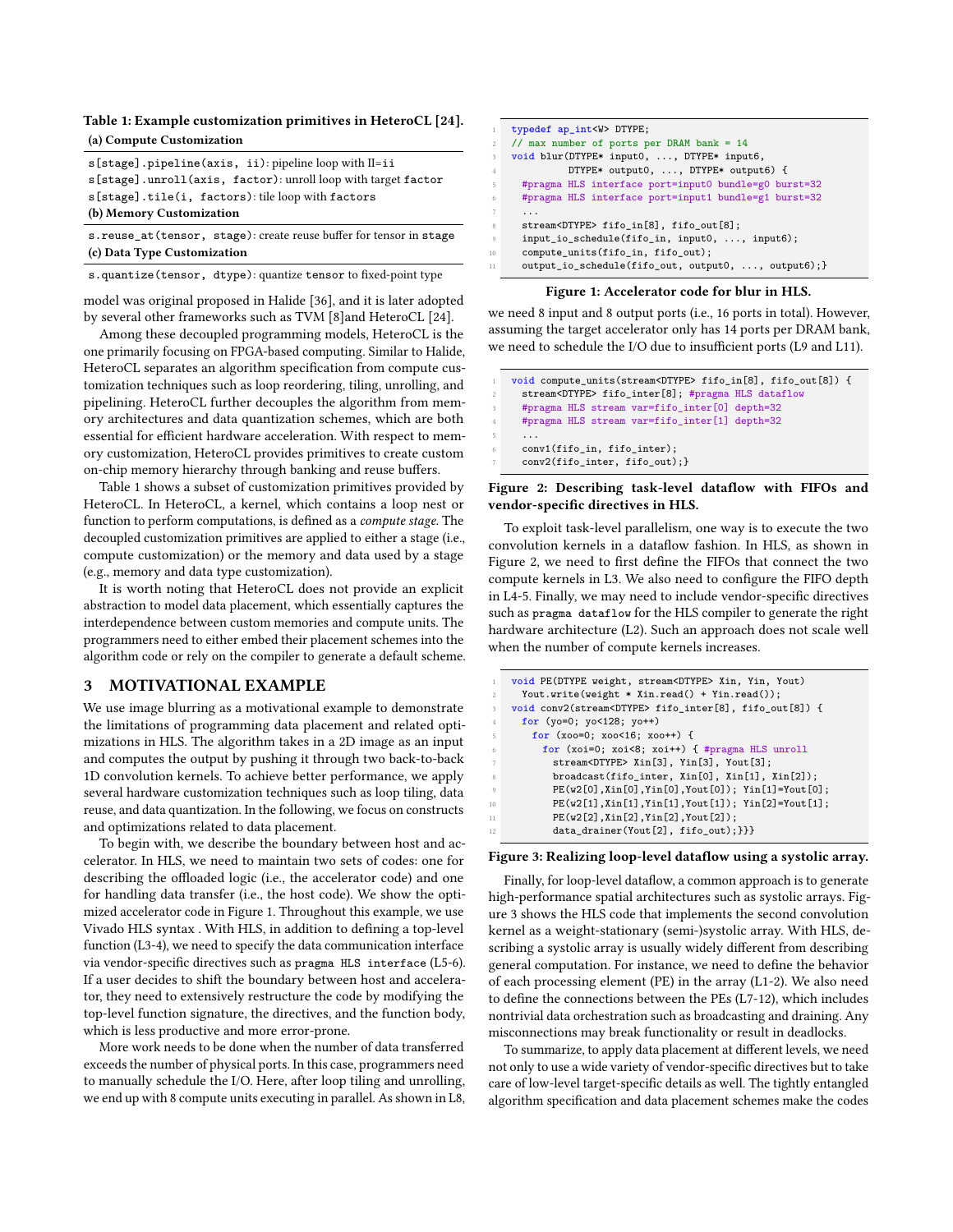<span id="page-3-1"></span>Table 2: Semantics of the .to() primitive for data placement — At each level of placement, multiple data orchestration methods with different performance-area trade-offs are supported. We mark the default mode(s) as **bold**. Inter- and intra-kernel data placement schemes share the same set of modes.

| .to(data, destination, mode=default) |                     |                               |               |                 |                            |                  |            |                  |
|--------------------------------------|---------------------|-------------------------------|---------------|-----------------|----------------------------|------------------|------------|------------------|
| Level of<br>Placement                | Data<br>Granularity | <b>Destination</b>            | Mode          | Access<br>Order | Hardware<br>Implementation | Area<br>Overhead | <b>DAE</b> | Data<br>Movement |
|                                      | Tensor              | Storage<br>Media              | Cache         | Arbitrary       | Cache/Cache Interface      | High             | N          | Implicit         |
| Host-accelerator                     |                     |                               | <b>DMA</b>    | Sequential      | FIFO+BRAM                  | Medium           | Y          | Explicit         |
|                                      |                     |                               |               | Arbitrary       | FIFO+BRAM                  | Medium-High      | N          | Explicit         |
| Inter-kernel                         | Tensor              |                               | <b>Stream</b> | Sequential      | SRL. BRAM. etc.            | Low              | Υ          | Explicit         |
|                                      |                     | Compute<br>Stage(s)<br>Scalar | Single Buffer | Arbitrary       | BRAM, Register, etc.       | Low-Medium       | N          | Explicit         |
| Intra-kernel                         |                     |                               | Double Buffer | Arbitrary       | BRAM, Register, etc.       | Medium           | Y          | Explicit         |



Figure 4: Co-optimizing data placement with other hardware customization in HLS.

<span id="page-3-0"></span>

Figure 5: Overview of HeteroFlow programming model.

even more tedious. Not to mention the increased coding complexity brought by co-optimizations with other hardware customization. Thus, we need a unified yet concise programming abstraction to describe data placement from all design levels for better productivity and composability.

# 4 THE PROGRAMMING MODEL

To overcome the deficiencies of HLS programming mentioned in Section [3,](#page-2-4) we propose HeteroFlow to enable programmers to specify data placement at different levels of design hierarchy and data granularity using a unified interface via the .to() primitive. Figure [5](#page-3-0) provides an overview of the HeteroFlow programming model using the image blur example. With the .to() primitive, programmers can concisely specify data placement at multiple design hierarchies without changing the algorithm description as shown in the code snippet on the left. The resulting accelerator implementation on a CPU+FPGA platform is sketched on the right.

Table [2](#page-3-1) describes the semantics of the .to() primitive, which takes in three arguments: the data to be placed, the destination where the data is placed, and the mode of placement. The types and values of these arguments may vary at different levels of design hierarchy:

- At the host-accelerator level, a tensor object (single or multidimensional array) is typically transferred between the host memory and the FPGA accelerator (either to/from the device memory or directly to/from the on-chip memories). The data can be accessed either through DMA or a cache-coherent interface.
- At the inter-kernel level, .to() can be used to place the data produced by one kernel (or a compute stage) to another kernel. Here each kernel is loosely defined as a loop nest or a function and typically each kernel produces one or more tensor objects. If the data elements in the tensor object are produced and consumed in the same sequential order, the compiler infers a FIFO to decouple the kernel computation from the communication. If the access order is arbitrary, a multi-buffer (typically a double-buffer) is generated. Unlike existing dataflow-oriented programming languages [\[5,](#page-10-16) [9,](#page-10-5) [14,](#page-10-17) [28,](#page-10-18) [34,](#page-10-19) [41\]](#page-10-20), HeteroFlow does not require the explicit insertion of FIFO reads/writes. It is worth noting that .to() does not define the data dependence between kernels. Instead, the dependence is already defined by the algorithm specification. Here, .to() only describes the mechanism of the data placement.
- Finally, at the intra-kernel level, a sequence of .to() primitives can be combined to describe various fine-grained dataflow patterns within a kernel (i.e., a loop nest). The compiler can then leverage these explicitly specified patterns to infer highly efficient spatial architectures such as systolic arrays.

Table [2](#page-3-1) also shows some additional attributes associated with the different modes of data placement. In the following, we describe how .to() and its associated modes operate at each level in more detail.

# 4.1 Host-Accelerator Data Placement

For a realistic application, it is usually not practical or beneficial to offload the entire program to the FPGA. Thus, programmers need to determine which portion(s) of the program should be accelerated. As shown in Section [3,](#page-2-4) the HLS users need to maintain both the accelerator code and host code. Using such an approach, if a user decides to change the placement of certain data (e.g., from host to accelerator), they have to extensively modify both portions. Moreover, programmers need to carefully manage the I/O scheduling with vendor-specific directives and other low-level library calls.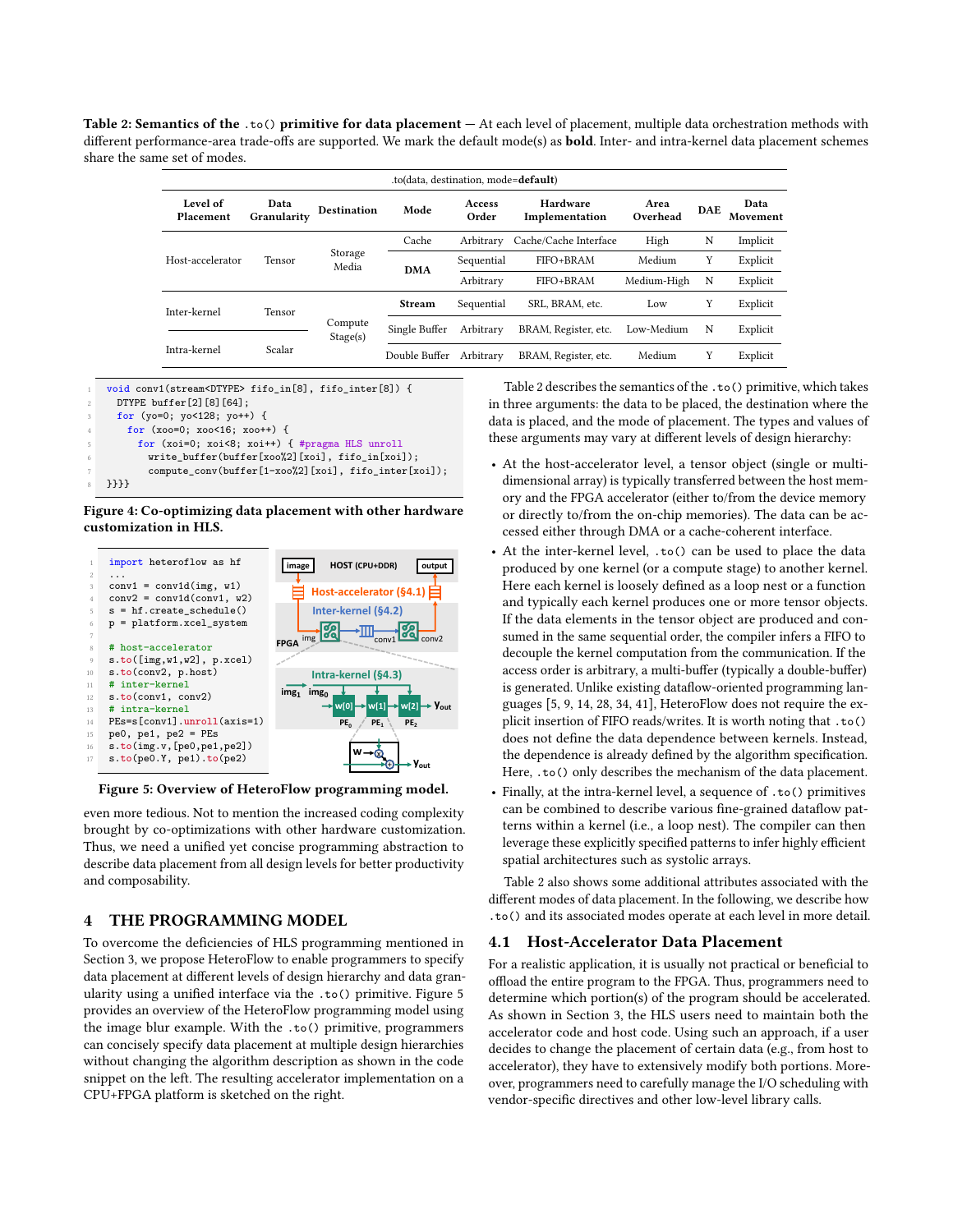<span id="page-4-0"></span>

#### Figure 6: Example use cases of host-accelerator .to().

In contrast, HeteroFlow uses the .to() primitive to decouple the host-accelerator data placement from the algorithm specification, which has several advantages. First, the decoupled primitive allows the programmer to flexibly move the boundary between the host and accelerator. In other words, users only need to add or remove primitives, or change the data or destination without tainting the algorithmic code. Second, since the primitive is largely device independent, it is much easier to port the same program to other FPGA-equipped platforms. Meanwhile, the HeteroFlow compiler performs legality checks on the compatibility of the specified data placement modes. Finally, the I/O management and its optimization are now taken care of by the HeteroFlow compiler (more details available in Section [5.1\)](#page-6-0).

The common use cases of .to() for host-accelerator data placement is shown in Figure [6.](#page-4-0) First, we import the predefined platform from HeteroFlow in L1-2. We then specify the destination and the mode for data placement. For the destination, every platform has two attributes: host and xcel. In Case 1, without specifying the mode, it is set to DMA by default. The HeteroFlow compiler automatically infers the low-level target-specific communication mechanism. By default, the data is transferred via direct streaming. However, if the data cannot be accessed in sequence, the data is first placed on the device memory (e.g., DRAM). Then, the data is loaded to the accelerator via communication protocols such as AXI. Instead of letting the compiler infer the communication mechanism, users can also explicitly specify the exact storage to place data. For example, in Case 2, we specify that we transfer data back to the host via device DRAM. Users can also set mode to Cache as in Case 3 if the target device provides on-chip caches or cache-coherent interfaces (i.e., Cache/IF in Figure [6\)](#page-4-0).

## 4.2 Inter-Kernel Data Placement

To achieve efficient data streaming between compute kernels, the common practice is to use FIFOs to connect kernels or use double buffers to store the intermediate results. However, as we have shown in Section [3,](#page-2-4) both approaches are non-trivial in HLS. For FIFO-based connections, programmers need to explicitly replace the original array accesses with FIFO reads/writes (e.g., hls::stream) and provide additional vendor-specific directives (e.g., pragma HLS dataflow). For double buffers, programmers need to manage the buffer indices and the read/write behaviors. Both methods require tremendous effort to restructure the original program.

With the .to() primitive, programmers can easily apply various data placement schemes by setting the mode without touching the algorithm specification. Figure [7](#page-4-1) shows examples of use cases of .to(). If no .to() is specified, the HeteroFlow compiler generates a single buffer by default. However, once it is specified as in Case 1, we now transfer the tensor to the consumer stage via either FIFO

<span id="page-4-1"></span>

Figure 7: Example use cases of inter-kernel .to().

or double buffer depending on the access order. The programmer can also enforce the use of FIFO with a specific depth. Case 2 shows a more advanced use case, which further specifies the loop axis of the consumer stage. This is useful for both single and double buffer modes when we only want to transfer a subset of the data (e.g., a tile) at a time. In addition to one-to-one connection between two kernels, we can use .to() to concisely express the broadcast to a list of kernels as shown in Case 3. Finally, we can also combine inter-kernel data placement with host-accelerator data placement by cascading .to(). In Case 4, by cascading the two primitives, depending on the access order, if it is sequential, we directly transfer the tensor to the consumer stage via FIFO. Otherwise, an on-chip double buffer is generated to store the tensor. With the double buffer, the compiler generates a stream to transfer the tensor to the accelerator via FIFO.

# <span id="page-4-3"></span>4.3 Intra-Kernel Data Placement

With HeteroFlow, a programmer can further leverage .to() to specify fine-grained data placement schemes. More concretely, a sequence of .to() primitives can be cascaded to describe near-neighbor connections that are commonly seen in efficient spatial architectures such as systolic arrays. In Figure [8,](#page-4-2) Case 1 shows an example of the cascaded .to()'s, where a scalar is propagated through multiple PEs. Here PEs are also compute stages, which can result from loop unrolling (i.e., if a loop is unrolled N times, we end up with N new stages). We can also use .to() to broadcast a scalar to a set of PEs as shown in Case 2. Here we use tensor. v to differentiate from tensor; the former is a scalar while the latter is a tensor. By concisely expressing these commonly-used design patterns such as cascade and broadcast, we can productively describe (and explore) various systolic and semi-systolic structures in a decoupled way without changing the algorithm code. Note that If we opt to use systolic array compilers such as AutoSA [\[43\]](#page-10-7) as a back end, we can still leverage the user-specified dataflow patterns to constrain the search space of backend optimization.

<span id="page-4-2"></span>1 # Case 1. Propagate a scalar through PEs by cascading .to()

```
s.to(PE0.X, PE1).to(PE2).to(PE3)
```

```
# Case 2. Broadcast a scalar to a list of PEs
```

```
s.to(tensor.v, [PE0, ...]);
```
#### Figure 8: Example use cases of intra-kernel .to().

Figure [9](#page-5-0) shows a more complete example with general matrix multiplication (GEMM). The algorithm is defined in Figure [9b](#page-5-0) L1-5. In this example, we generate a  $2\times 2$  systolic array for simplicity. It can be easily extended to a larger size. If we unroll the loop in L6 without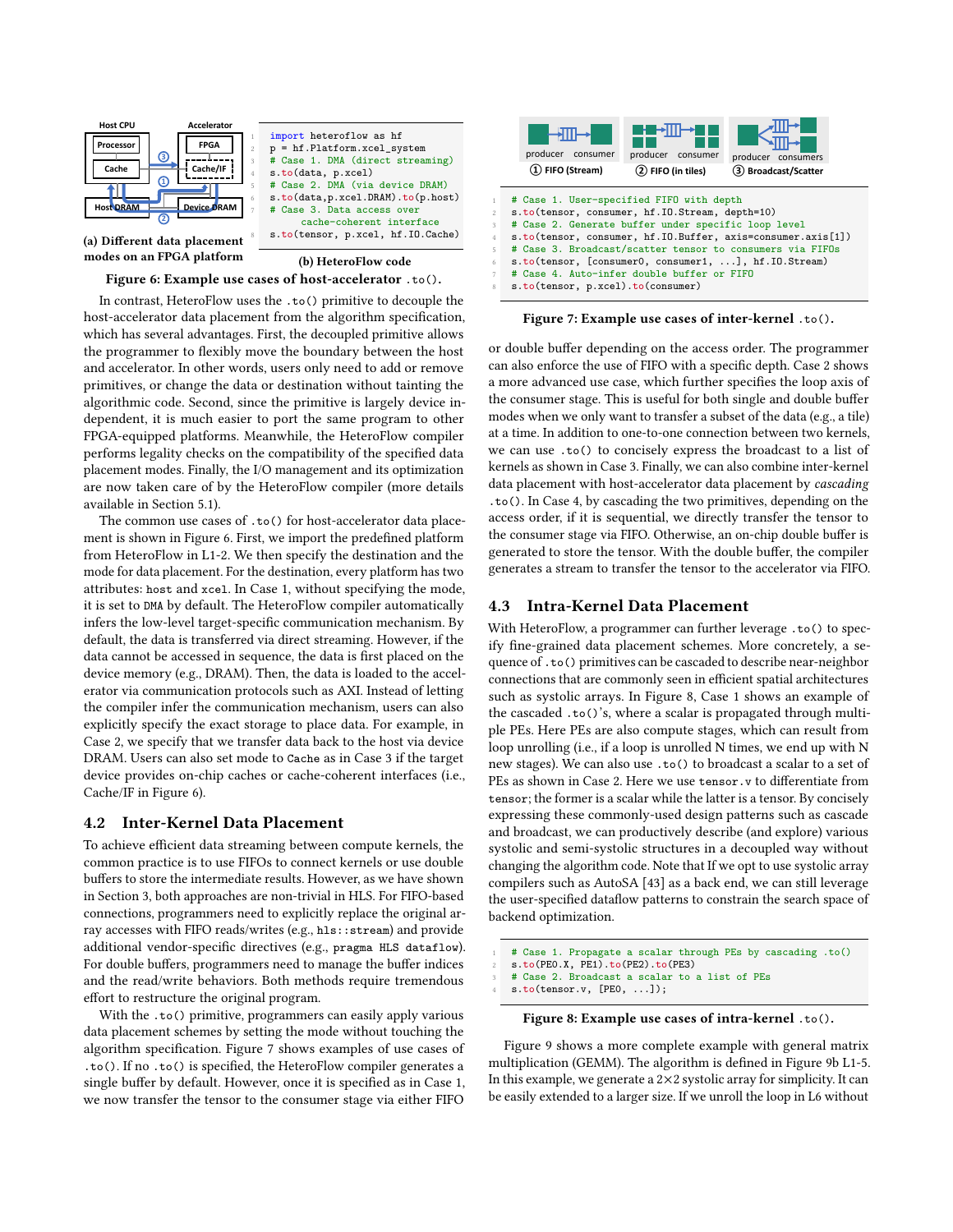<span id="page-5-0"></span>

(b) Describing different systolic arrays using .to(). Figure 9: Systolic arrays with GEMM in HeteroFlow.

using .to(), we end up with four PEs with no data movement in between. Each PE performs a multiplication and accumulation (MAC) operation (i.e., Figure [9a](#page-5-0) left). To describe an output-stationary systolic array (Figure [9a](#page-5-0) middle), we describe the data movement of both inputs A and B (L9-10). For input A, we propagate it horizontally through the PEs by using cascading .to(). Similarly, B is propagated vertically through the PEs. To describe a different dataflow pattern, users only need to use a different set of .to() without modifying the algorithm. For instance, to generate an input-stationary systolic array (Figure [9a](#page-5-0) right), we just need to specify the data placement for input B and output C (L13-14).

# 4.4 A Complete Example

Figure [10](#page-5-1) shows a complete image blur example that uses the .to() primitives. We first describe the image blurring algorithm using HeteroCL APIs (L1-10). We then apply host-accelerator data placement in L18 and 21. For kernel-level data placement, we generate a local buffer by cascading two .to() in L18-19 and connect the two convolution kernels with another .to() in L29. In addition, we specify a weight-stationary systolic structure for the convolution in L32-33.

To achieve a high performance, we can further combine .to() with other hardware customization primitives to co-optimize compute units and memory. As we have seen in Section [3,](#page-2-4) with HLS, many different hardware customization techniques are embedded into the algorithmic code and tightly entangled with each other. On the other hand, with decoupled hardware customization, HeteroFlow can easily combine different customization techniques without the need of modifying the algorithm. One example is to combine loop tiling with both host-accelerator and inter-kernel data placement. With the image blur example in Figure [10,](#page-5-1) we first tile, split, and reorder the loop of the first convolution kernel (L14-16). Then, we use .to() along with a specified axis to load tiles to an on-chip double

<span id="page-5-1"></span>

Figure 10: Complete image blur example in HeteroFlow.<br>HeteroFlow program Annotated DFG Partitioned DFG //O optimized DFG

<span id="page-5-2"></span>

Figure 11: Compilation Flow in HeteroFlow - In the DFG, grey denotes the edge (vertex) missing placement information. Orange denotes that the edge (vertex) is placed off-chip, while blue denotes on-chip placement. Green denotes optimized I/O access.

buffer (L18). Similarly, we apply the same set of compute customization to the second convolution kernel (L24-26) for proper streaming. Another important optimization to ensure the FIFO connection is inserting reuse buffers via .reuse\_at() (L20). We also unroll the tiled loops to have multiple compute units calculate the outputs in parallel (L17 and 28). Finally, we combine data type customization using .quantize() (L36). To sum up, HeteroFlow provides a unified and compact programming interface via .to(), which applies to different levels of the design hierarchy and inter-operates with other hardware customization primitives. It is worth noting that aside from the example shown in Figure [10,](#page-5-1) programmers can also compose .to() with other primitives to explore various trade-offs in the comprehensive design space for data placement customization.

# 5 COMPILATION FLOW

This section describes an end-to-end compilation flow that generates HLS code from an input HeteroFlow program, as shown in Figure [11.](#page-5-2) The HeteroFlow compiler is built on the open-source HeteroCL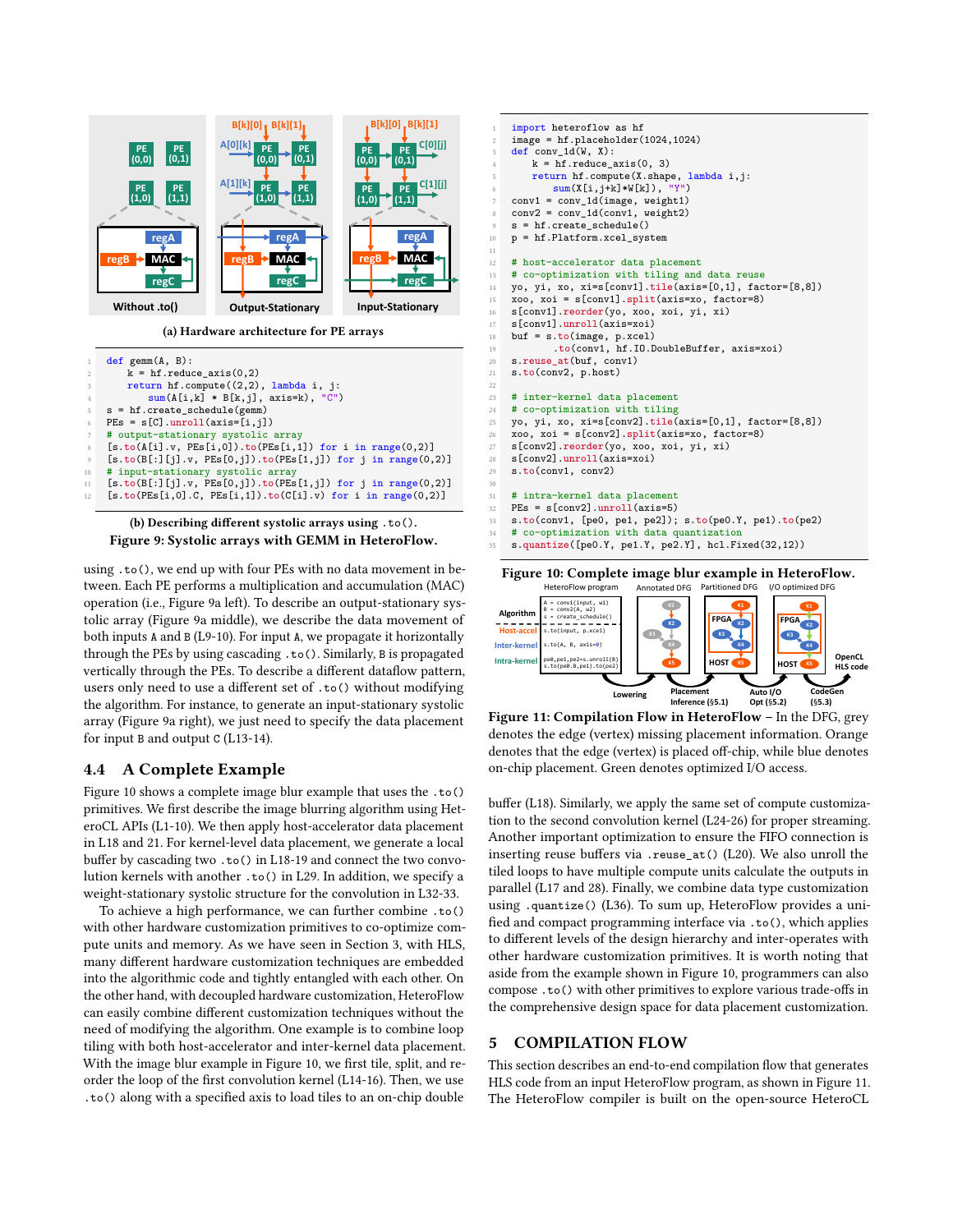framework [\[24\]](#page-10-8). It first lowers the input program to an intermediate representation (IR) and constructs a dataflow graph (DFG) annotated with user-specified data placement. Since users may only specify placement for a subset of the data objects, the compiler infers the placement for other objects and also the compute. The DFG is then partitioned into subgraphs based on the inference results (i.e., either host or accelerator). Notably, the HeteroFlow compiler opportunistically applies a set of optimizations for off-chip memory accesses to improve the bandwidth utilization. Finally, HeteroFlow generates optimized HLS C/C++ or OpenCL code. In the following, we provide more details on the placement inference, off-chip memory access optimization, and code generation.

## <span id="page-6-0"></span>5.1 Inference of Compute/Data Placement

To free programmers from tediously marking the placements of all data in the program, HeteroFlow automatically infers placement scheme for the portion of data and compute that is not explicitly annotated with .to(). We formulate placement inference as an integer linear programming (ILP) problem. Given a HeteroFlow program modeled as a DFG,  $G = (V, E)$ , where each vertex  $v \in V$  represents a compute stage, and each edge  $e \in E$  represents the data dependency between a pair of vertices with respect to a particular data object, we define a set of binary variables  $N_v$  to represent the placement of computation at each node. For  $\forall v \in V$ ,  $N_v = 1$  if and only if node  $v$ is mapped to the accelerator. To represent the data placement, we define another set of binary variables  $M_e$ , where for  $\forall e = (u, v) \in E$ ,  $M_e = XOR(N_u, N_v)$ , i.e.,  $M_e = 1$  if and only if the edge e corresponds to an off-chip memory read or write. Each node is associated with a list of resource estimates  $res<sub>i</sub>(v)$ , if this node is implemented on the accelerator. Each edge is associated with an estimated latency  $lat(e) = data\_size(e)/bw$ , if the edge involves off-chip communication. Here the off-chip memory bandwidth  $bw$  is measured through profiling. For each data array with user-specified data placement, we constrain its direct consumers in the DFG to be placed onto the same device as the data itself. As an example, if the user specifies .to(image, p.xcel), then any DFG node that directly consumes the array *image* will be placed onto the accelerator. The set of DFG nodes affected by these user-specified constraints is denoted as  $U \subset V$ . We use a set of binary constants  $c_v$  to represent the user-specified constraints: for  $\forall v \in U$ ,  $c_v = 1$  if and only if the node v must be placed onto the accelerator. With these definitions, we can formulate the ILP as follows:

Minimize 
$$
\sum_{e \in E} lat(e) \times M_e
$$
  
subject to  $\forall v \in U, N_v = c_v$   
 $\forall e = (u, v) \in E, M_e \le N_u + N_v, M_e \ge N_u - N_v,$   
 $M_e \ge N_v - N_u, M_e \le 2 - N_u - N_v$   
(optional)  $\forall i \in \{BRAM, LUT, FF, DSP\}, \sum_{v \in V} res_i(v) \times N_v \le b_i$ 

where the second set of constraints linearize the XOR relationship between  $M_e$ ,  $N_u$ , and  $N_v$ . The last set of constraints imply that the total resource utilization of all DFG nodes mapped to the accelerator must be below the amount of available resources. Figure [11](#page-5-2) shows an example of placement inference, , where the inference algorithm takes in the partially annotated DFG and decides placement schemes for each data and compute. With complete placement information

for all nodes and edges in the DFG, the accelerator-specific subgraph can be extracted, and hardware customizations can be applied to improve the performance of the accelerator.

## 5.2 Automatic I/O Optimizations

After graph partitioning, the HeteroFlow compiler automatically optimizes the off-chip memory accesses at the boundaries of the FPGA subgraph(s). These optimizations aim to saturate the off-chip memory bandwidth and maximize the throughput of memory accesses. The hardware information (e.g., device DRAM capacity and physical I/O port limit) needed by the compiler to make optimization decisions is included in the Platform object in HeteroFlow code.

Memory Coalescing: The maximum number of data bits that can be read out from the off-chip memory per access is usually larger than the data bitwidths used in the program. Memory coalescing tries to saturate the off-chip memory bandwidth by grouping multiple narrow memory accesses into one wider access. For each loop nest with a contiguous off-chip memory access pattern, HeteroFlow replaces the narrow memory operation with a bit-slice from a coalesced memory operation. The loop trip count and the bitwidth of the affected memory ports are also updated accordingly.

AXI Controller Configuration: The off-chip memory requests are initiated by on-chip AXI controllers and sent to off-chip memory controllers through the AXI bus. For modern FPGAs, the AXI controller is software-configurable and the configuration (e.g., burst length, I/O bundle) can affect the bandwidth efficiency in a subtle way. We employ a similar approach as proposed in [\[30\]](#page-10-1) to profile microbenchmarks on a target platform and empirically decide the default threshold for each parameter based on the data size/bitwidth.

Memory Banking: Modern FPGA platforms are often equipped with multi-bank off-chip memories, e.g., DRAM or high bandwidth memory (HBM). To maximize off-chip memory throughput, the HeteroFlow compiler explores different off-chip data layouts and tries to minimize memory access conflicts by assigning competing off-chip memory accesses to different off-chip memory banks. Currently, HeteroFlow uses a simple greedy algorithm to decide the memory banking assignment – the compiler determines the priority of different memory requests based on their data transfer size, and then assigns the off-chip memory requests to any available off-chip memory that gives best performance for that memory request.

I/O Scheduling: Each off-chip memory bank on an FPGA can only serve a limited number of off-chip memory requests from different AXI controllers at the same time. An accelerator cannot be synthesized if it has too many parallel off-chip memory access requests. In such cases, the HeteroFlow compiler will insert a static scheduler inside the accelerator to arbitrate the off-chip memory requests to a limited number of AXI controllers. Similar to the memory banking optimization, the HeteroFlow compiler uses a greedy algorithm to assign the memory requests to the AXI controllers based on their priority (i.e., data transfer size). For memory requests that are assigned to the same AXI controller, the HeteroFlow compiler creates a for-loop in the generated HLS code to access data through the shared AXI controller. The AXI controller is shared between different requesters in a time-multiplexed fashion.

FIFO Inference: In addition to off-chip I/O optimization, HeteroFlow also automatically optimizes on-chip communication. Specifically,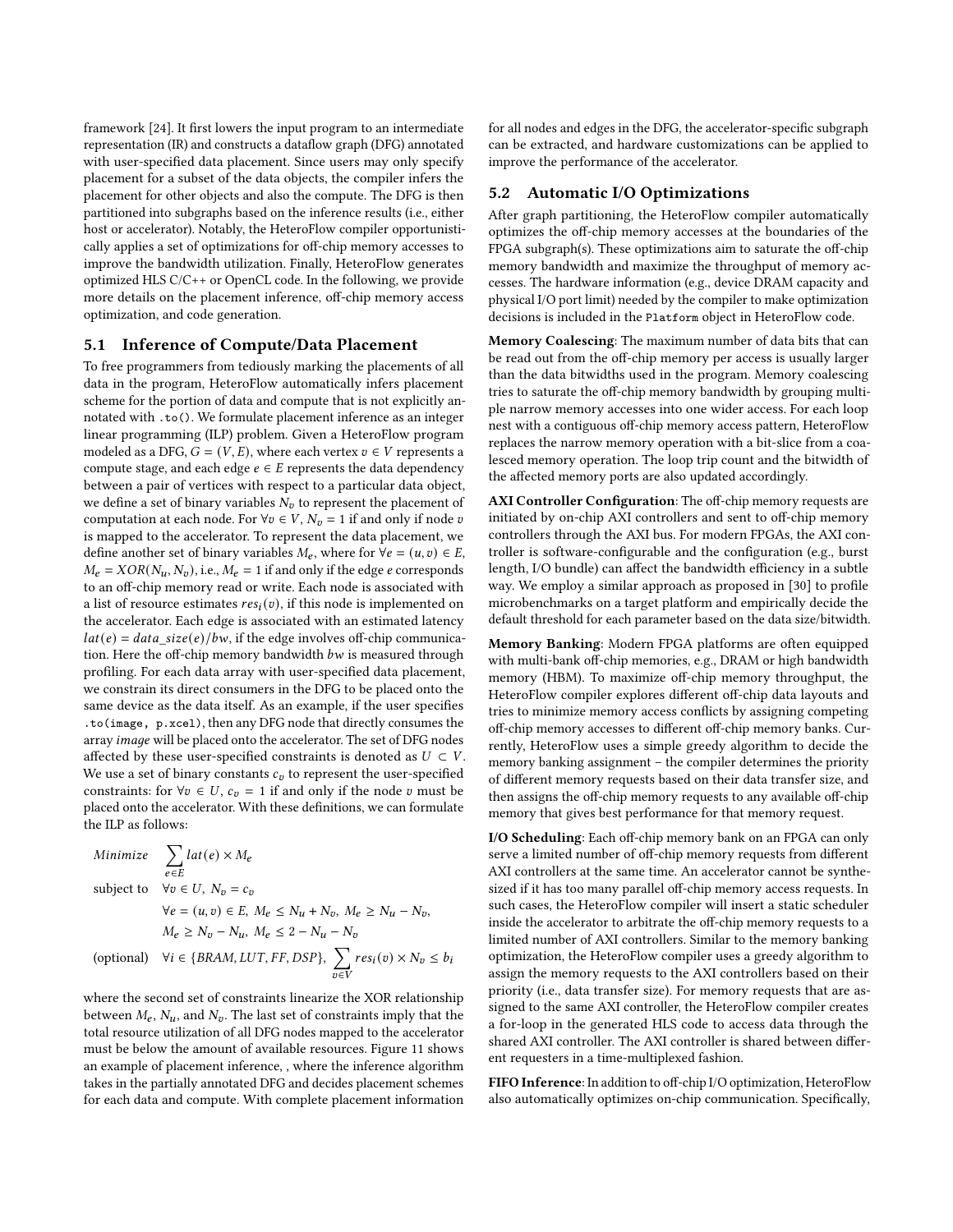<span id="page-7-0"></span>

| $\mathbf{1}$   | // intra-kernel data placement with FIFOs                                  |
|----------------|----------------------------------------------------------------------------|
| $\mathbf{2}$   | void conv_systolic_array(stream <dtype>&amp; fifo_inter0,</dtype>          |
|                | stream <dtype>&amp; fifo inter1) {</dtype>                                 |
| 3              | #pragma HLS dataflow                                                       |
| $\overline{4}$ | stream <dtype> fifo in[M], fifo out[N];</dtype>                            |
| 5              | #pragma HLS stream var=fifo_in[0]                                          |
| 6              | data_loader(fifo_inter0, fifo_in);                                         |
| 7              | $PE < 0,0$ > $(fifo_in[0], fito.out[0])$ ;                                 |
| 8              | .                                                                          |
| 9              | $PE < M, N > (fifo_in[M-1], fifo.out[N-1]);$                               |
| 10             | data_drainer(fifo_in[M-1], fifo_inter1);}                                  |
| 11             | // top-level function on accelerator                                       |
| 12             | void fpga(DTYPE* dma_mm, stream <dtype>&amp; dma_fifo, int iter) {</dtype> |
| 13             | #pragma HLS interface m_axi port=dma_mm burst=factor                       |
| 14             | #pragma HLS interface axis port=dma_fifo burst=factor                      |
| 15             | for $(i=0; i\leq K; i++)$ {                                                |
| 16             | DTYPE in1 = dma fifo.read();                                               |
| 17             | $DTYPE.in2 = dma mm[INDEX[i]]$ ;                                           |
| 18             | $\text{compute1}(\text{in1.random}(31,0), \text{in2.random}(63,32), );$    |
| 19             | // inter-kernel FIFOs and double buffer                                    |
| 20             | stream <dtype> fifo inter[N];</dtype>                                      |
| 21             | #pragma HLS stream var=fifo_inter[0]                                       |
| 22             | DTYPE double buf [2] [SIZE];                                               |
| 23             | conv_systolic_array(fifo_inter[0], fifo_inter[1]);                         |
| 24             | compute2(fifo_inter[1], double_buf[iter%2]);                               |
| 25             | compute3(double_buf[1-iter%2]); }                                          |

Figure 12: Example of HLS code generated by HeteroFlow.

our compiler can infer FIFO channels for sequential in-order interkernel communication. For intra-kernel data placement, the compiler automates several aspects of the systolic array generation such as insertions of data loader and drainer modules and the inter-PE communication media (FIFOs or shift registers), according to user-specified dataflow patterns using the .to() primitives.

# 5.3 Code Generation

The HeteroFlow compiler backend emits OpenCL or HLS C/C++ code that can be compiled and deployed on mainstream FPGA platforms. This backend generates high-performance code for the communication channels with vendor-specific libraries and pragmas, and further leverages the existing HeteroCL compiler to realize an optimized accelerator according to other user-specified hardware customizations. Figure [12](#page-7-0) shows the HLS code snippets generated by HeteroFlow, which includes data placement specification at different levels. Inside the compute kernel function mapped to a systolic array, HeteroFlow generates parallel PEs connected by FIFOs for intra-kernel data movement (L3-9). In the top-level function on the FPGA accelerator, HeteroFlow assigns different memory interfaces according to the memory access pattern to achieve the best memory bandwidth with minimal hardware overhead (L13-14). Additionally, HeteroFlow automatically applies memory coalescing in the data loading loop to saturate the off-chip memory bandwidth (L15-18). On-chip FIFOs and double buffers are automatically generated to fulfill the requirements for inter-kernel data placement (L20-25).

# 6 EVALUATION

In this section, we select a set of realistic benchmarks and evaluate the accelerators generated by HeteroFlow. We target two mainstream commercial FPGA boards: Xilinx Alveo U280 Accelerator Card and Intel Stratix 10 (S10) GX2800. We use Xilinx Vitis 2019.2 [\[44\]](#page-10-21) and Intel FPGA SDK for OpenCL 18.0 [\[19\]](#page-10-22) to synthesize bitstream.

<span id="page-7-1"></span>

Figure 13: DFG and HeteroFlow code for optical flow.

```
void optical_flow(frame_t* frames, output_t* outputs) {
     #pragma HLS INTERFACE m_axi port=frames bundle=gmem0
3 \cdot \cdot \cdot \cdot4 #pragma HLS dataflow
     5 hls::stream<DTYPE> inter_fifo_0;
     #pragma HLS stream var=inter_fifo_0 depth=1024
7 ...
     tensor weight y(inter\text{}fit05, inter\text{}fit06);tensor weight x(inter fifo 6, inter fifo 7);
     10 flow_calc(inter_fifo_7, outputs);}
```
Figure 14: Manually optimized HLS code for optical flow.

# 6.1 Case Study: Optical Flow

Optical flow is a widely used video processing algorithm for motion detection. We show the dataflow graph in Figure [13,](#page-7-1) where each block represents a loop nest that processes the input frame(s) and generates output in raster scan order. We choose the algorithm implemented in the Rosetta benchmark suite [\[46\]](#page-10-23). The algorithm reads in a sequence of HD video frames (436×1024) and outputs a 2D vector field that reveals the object's motion.

Figure [13](#page-7-1) also shows the HeteroFlow code to optimize optical flow. In L2, we move the packed input frames from Pack stage to the accelerator, and the final output back to the host. Consequently, the Pack stage is computed on the host, and all other stages are accelerated on the FPGA device. The Unpack stage reads the packed frame from off-chip device memory, unpacks it, and sends it to the following stages. We also connect stages with inter-kernel FIFOs (L4) and co-optimize data placements with reuse buffer and quantization (L6-7). For comparison, Figure [14](#page-7-2) shows the HLS counterpart for defining the I/O interface, which is much more verbose.

We evaluate the design on different FPGAs and compare the performance with manually optimized HLS design from [\[46\]](#page-10-23). The results are shown in Table [3.](#page-8-0) Our design matches the performance of the manually optimized design in HLS C++, while requiring 3.6× fewer lines of code. To evaluate portability, we also map the design to an Intel Stratix 10 FPGA. Since the Intel OpenCL SDK for FPGA does not provide direct support for fixed-point data types, we use floating-point data types for evaluation. The full-precision design results in more resource consumption on Intel Stratix 10 FPGA, and its run time is slightly longer due to a lower frequency.

# 6.2 Case Study: GEMM

We use 64×64×64 GEMM as an example and use .to() to implement it with systolic arrays of different dataflow patterns. Due to limited on-chip resource on an FPGA, we can fully unroll the loops to build a 64x64 systolic array. Instead, we tile the loop nest with a factor of (4,4) and implement the inner loops with a 4×4 systolic array that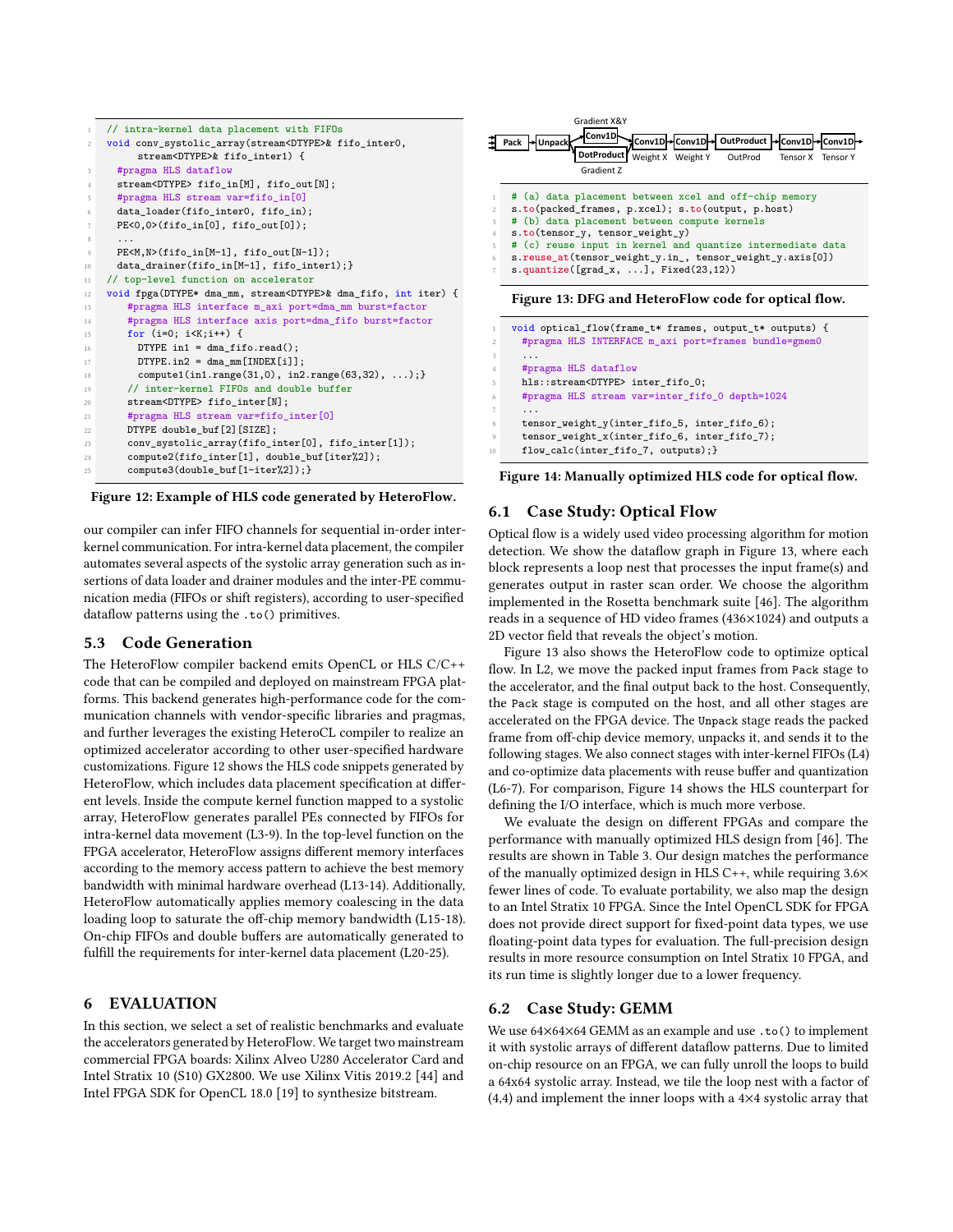<span id="page-8-0"></span>Table 3: Evaluation on optical flow in HeteroFlow — In addition to the resource usage, we show the maximum frequency (Fmax), run time (RT), and the number of lines of code (LoC).

|              |                  |             | $FPGA$ # LUTs/FF # BRAM/DSP $Fmax(MHz)$ RT(ms) LoC |     |      |     |
|--------------|------------------|-------------|----------------------------------------------------|-----|------|-----|
| Rosetta [46] | U280             | 21.7K/30.5K | 66/196                                             | 300 | 3.49 | 742 |
| HeteroFlow   | U <sub>280</sub> | 23.8K/32.6K | 64/182                                             | 300 | 3.43 | 206 |
| HeteroFlow   | S <sub>10</sub>  | 29.5K/58.1K | 484/106                                            | 286 | 3.82 | 206 |

computes GEMM in tiles. Due to space limitation, we do not show HeteroFlow code here, which is similar to Figure [9b.](#page-5-0) The systolic array can be implemented in different dataflow patterns as discussed in Section [4.3.](#page-4-3) Here we evaluate two representative dataflow patterns: output-stationary (OS) and input-stationary (IS).

HeteroFlow can generate systolic arrays using AutoSA [\[43\]](#page-10-7) or the HLS C/OpenCL backend. The AutoSA backend provides a pushbutton solution to generate high-performance systolic array code, but it has limited support for quantization. We run the experiments on Xilinx U280 FPGA, where the input and output data are transferred between host and accelerator through HBM banks. The results are shown in Table [4.](#page-8-1) The IS/OS systolic array generated by the AutoSA backend has close performance. AutoSA generates a different I/O network to load (drain) data to (from) systolic arrays of different dataflow patterns. Such an I/O network could be complex and consume more on-chip resource. In HeteroFlow, we used .to() to optimize the off-chip memory (i.e., double buffer and memory coalescing), and we are able to achieve very close performance with AutoSA using less resource. We can further quantize the design to fixed-point to achieve an even better throughput. Notably, HeteroFlow can also integrate optimized systolic arrays generated by AutoSA with other kernels using the .to() interface, although currently AutoSA only generates single systolic array kernel.

<span id="page-8-1"></span>Table 4: Evaluation on GEMM systolic array in HeteroFlow — We measure the throughput in Giga operations per second (GOPS).

|                | Data type   | # LUT/FF    | # BRAM/DSP | <b>GOPS</b> |
|----------------|-------------|-------------|------------|-------------|
| IS (HF-AutoSA) | FP32        | 30.9K/44.1K | 47/48      | 2.07        |
| OS (HF-AutoSA) | FP32        | 42.3K/57.9K | 103/48     | 2.06        |
| OS (HF-HLSC)   | FP32        | 25.4K/32.9K | 23/48      | 2.03        |
| OS (HF-HLSC)   | Fixed<16.4> | 10.2K/15.2K | 15/16      | 4.26        |

## 6.3 Case Study: K-Nearest Neighbors

K-nearest neighbors (KNN) is a classification algorithm used in a wide range of domains such as machine learning and data mining [\[3,](#page-10-24) [15\]](#page-10-25). In this case study, we port an HLS-based KNN implementation from uBench [\[30\]](#page-10-1) to HeteroFlow and show that the HeteroFlow compiler can automatically optimize I/O to improve the performance.

Figure [15](#page-8-2) shows the KNN code snippet in HeteroFlow. Since paired distances between the query point and data points in the KNN search space can be calculated independently, we duplicate multiple PEs to compute (L5). After each PE calculates and sorts the local distance, it sends the top-K results to a global merger to generate the final top-K distances (L6). These PEs access input data from the off-chip DRAM bank, and output is written back to the same location (L9). In this case study, we map the KNN design to a Xilinx U280 FPGA, and use only one DRAM bank on U280 to evaluate HeteroFlow's automatic I/O optimizations in a resource constrained situation. A single DRAM bank can only serve memory requests from up to 15

<span id="page-8-2"></span>

| 1               | def KNN(query, inputs):                                           |
|-----------------|-------------------------------------------------------------------|
| 2               | $def$ $PE(input)$ :                                               |
| 3               | $local dis = compute distance(input, query)$                      |
| $\overline{4}$  | return sort (local dis)                                           |
| -5              | $PEs = [PE(inputs[n]) for n in range(N)]$                         |
| 6               | output = merger(PEs); return output                               |
| $7\phantom{.0}$ | .                                                                 |
| $8-$            | # (a) data movement between host and accelerator                  |
| 9               | $s.to(inputs, p.xcel.DRAM); s.to(output, p.xcel.DRAM).to(p.host)$ |
| $10-1$          | # (b) data movement between compute kernels                       |
| 11              | [s.to(KNN.PEs[n], KNN.merger) for n in range(N)]                  |

Figure 15: KNN algorithm in HeteroFlow.

<span id="page-8-3"></span>Table 5: Ablation analysis on automatic I/O optimization in HeteroFlow  $- N/A$  means the design is not synthesizable because physical I/O ports on FPGA are not enough to serve 28 PEs.

| (a) KNN with 14 PEs. |       |                 | (b) KNN with 28 PEs. |       |                          |  |
|----------------------|-------|-----------------|----------------------|-------|--------------------------|--|
| Optimization         |       | $RT(s)$ Speedup | Optimization         | RT(s) | Speedup                  |  |
| baseline             | 49.37 | 1.00x           | baseline             | N/A   | $\overline{\phantom{a}}$ |  |
| +mem-coalescing      | 24.29 | 2.03x           | +mem-coalescing      | N/A   | $\overline{\phantom{a}}$ |  |
| +axi-controller [30] | 10.14 | 4.82x           | +axi-controller [30] | N/A   | $\overline{\phantom{a}}$ |  |
| +io-scheduling       | 10.14 | 4.82x           | +io-scheduling       | 9.31  | 5.30x                    |  |

AXI controllers at the same time. To make PEs and the global merger execute in parallel, programmers need to reserve one AXI controller for the global merger to write outputs to, and 14 AXI controllers for 14 PEs to read inputs from the same off-chip DRAM bank.

From the results shown in Table [5\(](#page-8-3)a), we can obtain  $4.82\times$  speedup with optimizations in memory coalescing and AXI controller configuration. Since the total number of off-chip memory accesses in 14-PE KNN does not exceed the physical port limit, the I/O scheduling optimization does not improve the performance. HeteroFlow automatically optimizes off-chip memory accesses in 14-PE KNN and achieves same performance as the manually optimized design in [\[30\]](#page-10-1) with much fewer lines of code. In Table [5\(](#page-8-3)b), we increase the PE number to 28. This doubles the number of total parallel I/O requests, which exceeds the physical port limit of one DRAM bank. As a result, the design becomes non-synthesizable. With I/O scheduling optimization, HeteroFlow assigns two PEs to one AXI controller, which requests data from off-chip memory and sends data to the two PEs. Consequently, the 28-PE KNN design becomes synthesizable with limited I/O ports and achieves an even higher speedup of 5.30×.

## 6.4 Case Study: UltraNet

UltraNet [\[45\]](#page-10-26) is an object detection neural network implemented on FPGAs, and the winner of the 2020 DAC System Design Contest. UltraNet has 9 convolution layers implemented as matrix multiplication units. Figure [16](#page-9-0) shows the HeteroFlow code for UltraNet where we map the third Conv2D layer to a systolic array. The algorithm is defined in L1-4. We connect the second and third layers with a FIFO (L7). To map the third Conv2D layer to a systolic array, we first tile and reorder the outermost loops (L9-10), unroll the middle loops to spatial PEs (L11), and customize inter-PE data placement to build an output-stationary systolic array (L12-15). Then, we vectorize PE's inner loop (L17) to compute multiple MAC operations in SIMD. We further quantize inputs and weights to 4-bit integers (L18).

We evaluate the optimized UltraNet design with a systolic array and compare the results with the original design as baseline. The baseline implementation has eight vectorized PEs with 16 SIMD lanes. Each SIMD lane computes input pixels in parallel, and each PE computes output channels in parallel. Our 4×4 systolic array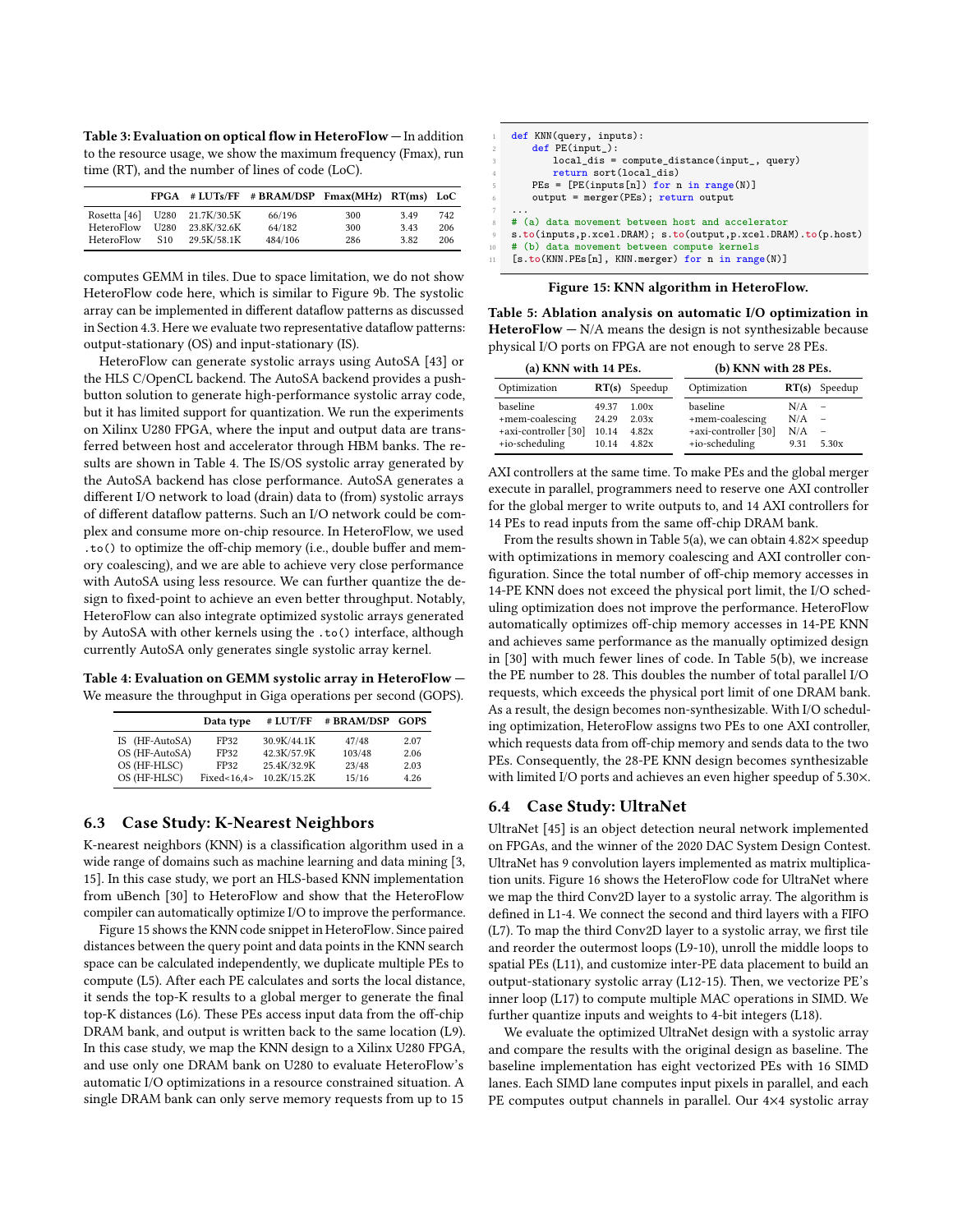<span id="page-9-0"></span>

| $\mathbf{1}$    | def ultranet(image):                                      |
|-----------------|-----------------------------------------------------------|
| $\mathbf{2}$    | out1 = layer1_conv2d_im2col(image, weight1)               |
| 3               | out2 = layer2_conv2d_im2col(out1, weight2)                |
| $\overline{4}$  | out3 = layer3 conv2d im2col(out2, weight3)                |
| -5              | .                                                         |
| 6               | # inter-kernel data placement                             |
| $7\phantom{.0}$ | s.to(out2, layer3_conv2d_im2col)                          |
| 8               | # build output-stationary systolic array                  |
| 9               | yo, yi, xo, xi = $s[out3].tile(axis=[0,1], factor=[4,4])$ |
| $10 -$          | s[out3].reorder(yo, xo, yi, xi)                           |
| 11              | $PEs = s[out3].unroll(axis=[yi, xi])$                     |
| 12              | for $r$ in range $(4)$ :                                  |
| 13              | $s.to(out2[r][:]X, PEs[r,0]).to(PEs[r,1]).to(PEs[r,2])$   |
| 14              | for c in range $(4)$ :                                    |
| 15              | $s.to(out2[:][c].W, PEs[0,c]).to(PEs[1,c]).to(PEs[2,c])$  |
| 16              | for PE in PEs:                                            |
| 17              | s[PE].vectorize(axis=PE.j, factor=32)                     |
| 18              | $s.$ quantize(PE.X, PE,W], hf.Int(4))                     |
|                 |                                                           |

|                 |             |       |     |     | $# LUTs$ # FFs # BRAM # DSPs $Fmax(MHz)$ RT(ms) |      |
|-----------------|-------------|-------|-----|-----|-------------------------------------------------|------|
| <b>Baseline</b> | 60.2K       | 39.6K | 377 | 508 | 231                                             | 2.97 |
| +Systolic Array | 69.8K 39.4K |       | 375 | 594 | 233.8                                           | 2.27 |

Figure 16: Evaluation on UltraNet in HeteroFlow.

with 32 SIMD lanes theoretically offers  $4\times$  acceleration for the third layer. Hardware emulation shows that the third layer in baseline design takes 1.843M cycles to complete, while the systolic array implementation only takes 0.461M cycles. We show that with less than 10 lines of code, we achieve 3.99× speed up for the third layer, and an overall latency improvement from 2.97ms to 2.27ms.

# 7 RELATED WORK

Dataflow HLS: FPGA is an excellent fit for dataflow execution due to the availability of massive distributed hardware resources. Many HLS tools [\[20](#page-10-27)[–22,](#page-10-28) [42\]](#page-10-29) can automatically convert dataflow HLS programs into dataflow graphs followed by generation of dataflow circuits. Dynamatic [\[20,](#page-10-27) [22\]](#page-10-28) generates fine-grained elastic circuits to enable dynamically scheduled HLS. TAPA [\[10\]](#page-10-30) defines a programming interface to describe dataflow parallelism within an application to construct heterogeneous pipelines. Optimus [\[18\]](#page-10-31), Maxeler [\[31\]](#page-10-32), and ST-Accel [\[37\]](#page-10-33) propose a programming model to describe streaming applications as dataflow graphs. In comparison, HeteroFlow introduces a programming model with decoupled data placement and leverages the capability of downstream HLS tools to generate efficient dataflow accelerators for FPGAs.

Dataflow DSL: Several works propose DSLs and compilers [\[2,](#page-10-34) [5,](#page-10-16) [9,](#page-10-5) [13,](#page-10-35) [29,](#page-10-36) [38,](#page-10-37) [39\]](#page-10-38) to automatically synthesize dataflow circuits. Darkroom [\[17\]](#page-10-39) compiles image-processing programs directly into linebuffered pipelines. Spatial [\[23\]](#page-10-40) defines special constructs to describe data movements between kernels in the program. SODA [\[9\]](#page-10-5) is a DSL for stencil applications, and it compiles declarative operations into high performance dataflow architectures. In comparison, HeteroFlow provides a decoupled and unified programming interface for expressing data placement at different levels of memory hierarchy resulting in a modular and composable design specification.

DSLs with Decoupled Optimization: Halide [\[36\]](#page-10-13) and TVM [\[8\]](#page-10-14) decouple the algorithm definition from its schedule for building high performance kernels for image processing and deep learning applications. T2S [\[40\]](#page-10-12) and SuSy [\[25\]](#page-10-9) provide decoupled scheduling primitives to generate high-performance systolic architectures

<span id="page-9-1"></span>

|                         | Design<br>Entry | Decoupled<br>Compute | Decoupled<br>$DP*$ | Unified DP*<br>Interface | Design<br>Complexity     |
|-------------------------|-----------------|----------------------|--------------------|--------------------------|--------------------------|
| HLS                     | $C_{++}$        | N <sub>0</sub>       | No                 | No                       | Complete design          |
| Spatial <sup>[23]</sup> | DSL             | No                   | No                 | No                       | Complete design          |
| SODA <sup>[9]</sup>     | DSL.            | No                   | No                 | No                       | Single kernel (stencil)  |
| AutoSA [43]             | $C++$           | N <sub>0</sub>       | No                 | No                       | Single kernel (systolic) |
| HeteroHalide [27]       | DSL.            | <b>Yes</b>           | No                 | No                       | Complete design          |
| T2S [40], SuSy [25]     | DSL             | <b>Yes</b>           | Partially          | No                       | Single kernel (systolic) |
| HeteroCL [24]           | DSL             | <b>Yes</b>           | No                 | No                       | Single kernel            |
| HeteroFlow              | DSL             | Yes                  | Yes                | <b>Yes</b>               | Complete design          |

Table 6: Comparison between HeteroFlow and other programming frameworks. \*DP stands for data placement.

on FPGAs. HeteroCL [\[24\]](#page-10-8) decouples the algorithm from a temporal compute schedule, on-chip memory customization, and dataquantanization scheme. Tiramisu [\[4\]](#page-10-41) is based on the polyhedral model with a rich scheduling language allowing fine-grained control of optimizations. Fireiron [\[16\]](#page-10-42) is a data-movement-aware scheduling language for GPUs that customizes compute of kernel and data movements between memory hierarchies. HeteroFlow represents the first FPGA-focused DSL that enables fully decoupled data placement and co-optimization with other hardware customizations such as tiling and data quantization.

Data Placement in Deep Learning Frameworks PyTorch [\[32\]](#page-10-43) provides a .to() interface for users to explicitly move tensors and computation to accelerator devices. In contrast, TensorFlow [\[1\]](#page-10-44) and MXnet [\[7\]](#page-10-45) can automatically infer the location of the computation based on the manually-specified placement of input tensors. While the .to() interface in HeteroFlow shares some similar features with PyTorch, HeteroFlow can also infer the placement of computations like TensorFlow and MXNet. HeteroFlow also supports fine-grained control over on-chip data communication, which is important for achieving high performance and area efficiency on FPGAs.

Table [6](#page-9-1) shows a comprehensive comparison between HeteroFlow and a set of representative prior arts. To summarize, HeteroFlow is the first to provide a decoupled and unified programming interface for expressing data placement optimizations for complete accelerator design (instead of a single kernel).

## 8 CONCLUSION

We have presented HeteroFlow, an FPGA accelerator programming model that provides a unified interface .to() for describing data placement optimizations from different design levels in host-accelerator, inter-kernel, and intra-kernel. Furthermore, we decouple the data placement specification from the algorithm specification and other hardware customizations, which enables better productivity and portability. Our evaluation results on a set of realistic benchmarks show that programs written in HeteroFlow can match the performance of highly optimized manual HLS counterparts with much fewer lines of code. Our future work will focus on automating the cooptimization of data placement and temporal loop-level scheduling to further reduce the FPGA design complexity.

## ACKNOWLEDGEMENTS

This research was supported in part by CRISP, one of six centers in JUMP, a Semiconductor Research Corporation (SRC) program sponsored by DARPA, NSF Awards #1453378, #1909661, #2118709, NSF/Intel CAPA Awards #1723715, and research gifts from Intel and Xilinx. We thank Xingyu Tian and Prof. Zhenman Fang of Simon Fraser for their helpful discussions and the anonymous reviewers for their feedback on earlier versions of this manuscript.